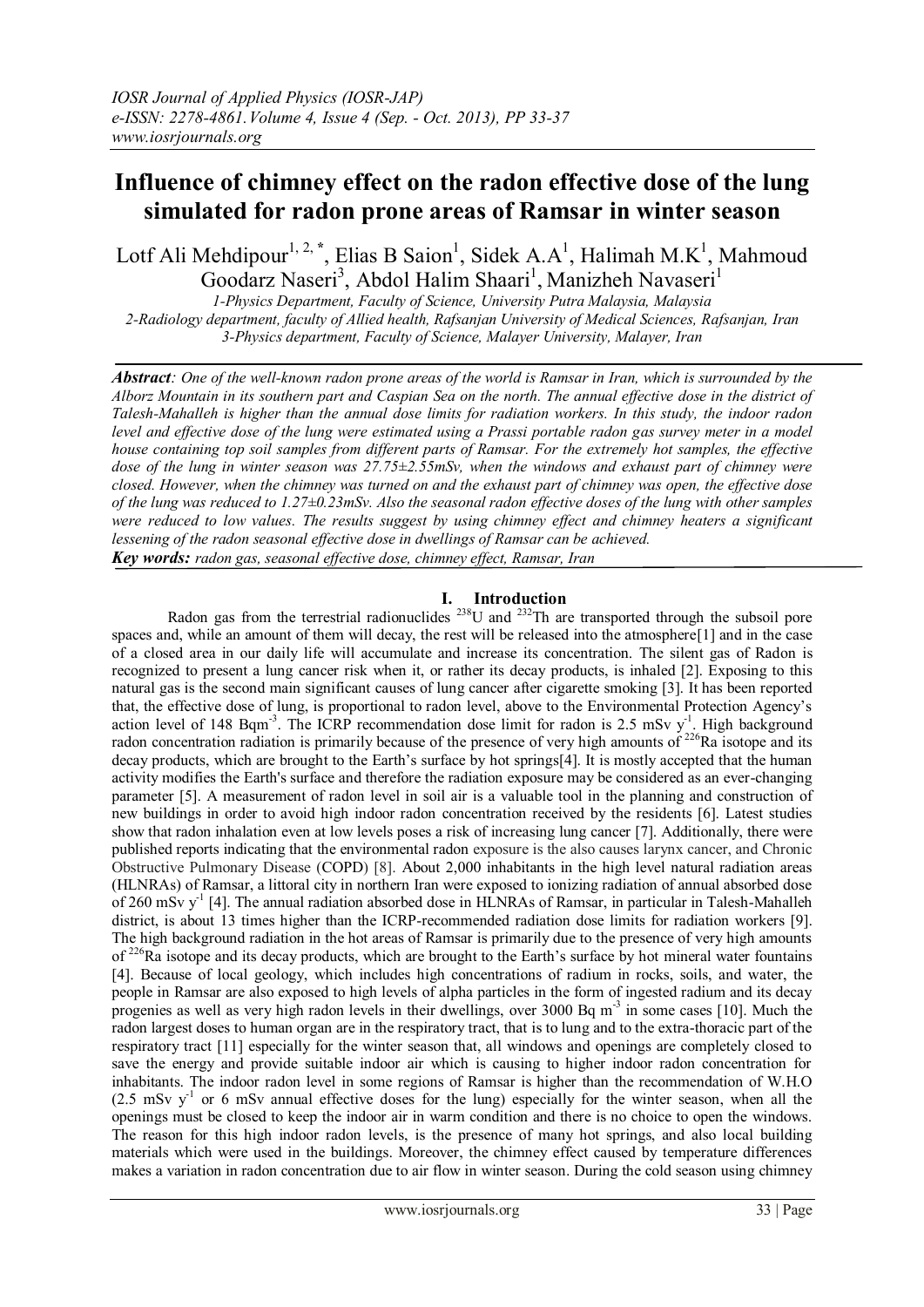effect to provide suitable indoor air is preferred to other heater systems such as chauffage, electrical heaters, gaseous heaters and other devices and methods, and this important effect could reduce the radon levels and consequently the radon effective dose of the lung is reduced to acceptable levels in HLNRAs of Ramsar. This article discusses the chimney effect on the reduction of radon annual effective dose of the lung in HLNRAs of Ramsar during the winter season.

## **II. Materials and Methods**

**2.1 Environmental Monitoring and Soil Sampling:** earlier to soil sampling, environmental dose monitoring in Talesh Mahalleh (a well-known district in Ramsar) was performed using a RDS-110 (RADOS Inc, Finland) multipurpose survey meter. The absorbed dose rates in air were measured at one meter above the ground to find the hot radiation areas. The top soils were sampled in four areas with different dose rates, and were analyzed using gamma spectroscopy system.  $^{226}$ Ra,  $^{232}$ Th and  $^{40}$ K concentrations in each soil sample were measured and according to their specific activities. The soil samples from different areas were categorized as extremely hot (A), severely hot (B), very hot (C), and hot (D). These samples were placed in a model house one after the other. Radon concentration monitoring was performed using a Prassi portable radon gas survey meter and the radon annual effective dose of lung organ was calculated according to two modalities, the first monitoring was carried out in a completely closed model house and second one using chimney effect and opening the exhaust part of chimney on top of model house. The specific activities of  $^{226}Ra$ ,  $^{232}Th$  and  $^{40}K$  in each sample were determined using a high purity of germanium (HpGe) gamma-ray spectrometer (Canberra).

**2.2 Model house:** A wooden model house of  $65 \times 65 \times 60$  cm<sup>3</sup> was designed to simulate the Ramsar dwellings (Fig 1). There were windows on the four sides, each with the dimension of  $15 \times 15$  cm<sup>2</sup> and this model house was including two chimneys with exhaust part which were 15 cm upper than the top of the roof of model house. Using chimney in this model could be effectively enhanced to reduce radon concentration and radon effective dose of lung also as a result reduces the ratio of lung cancers however we lose a fraction of produced thermal energy by the exhaust of chimney. Traditional architecture of the northern coastal part of Iran is taken into account.



**2.3 Radon level measurements:** Optimization of radiological protection points to keeping doses as low as reasonably achievable[\[12\]](#page-4-2). Radon level measurement in soil air is a valuable tool in the constructing of new buildings in order to avoid high indoor radon levels [\[6\]](#page-3-5). The radon hazards usually are stated in unit of Bq m-<sup>3</sup>. However, this value cannot be applied as the absorbed dose or radon effective dose, so we need to define the radiation exposures to individual or a critical organ such as lung, based on units and quantities. The radon absorbed dose of the lung calculated based on UNSCEAR 2000 suggestion using the equation of:  $D_{\text{Rn}}$  (mSv y<sup>-1</sup>) =  $C_{\text{Rn}}$ .D.H.F.T

Where;

 $C_{\text{Rn}}$  is the measured Rn-222 concentration (in Bq/m<sup>3</sup>)

F is the Rn-222 equilibrium factor indoors (0.4)

T is the indoor occupancy time  $(80\%) = 7000$ h/y (yearly)

H is the indoor occupancy factor (0.4), and

D is the dose conversion factor  $(9.0 \times 10^{-6} \text{ mSv/h per Bq/m}^3)$ 

The annual absorbed dose to lung at a radon concentration of 100 Bq/m<sup>3</sup> will be 2.5 mSv during of 7000 hours yearly (an occupancy factor of 80%) and according to an equilibrium factor of 0.4 as used in ICRP publications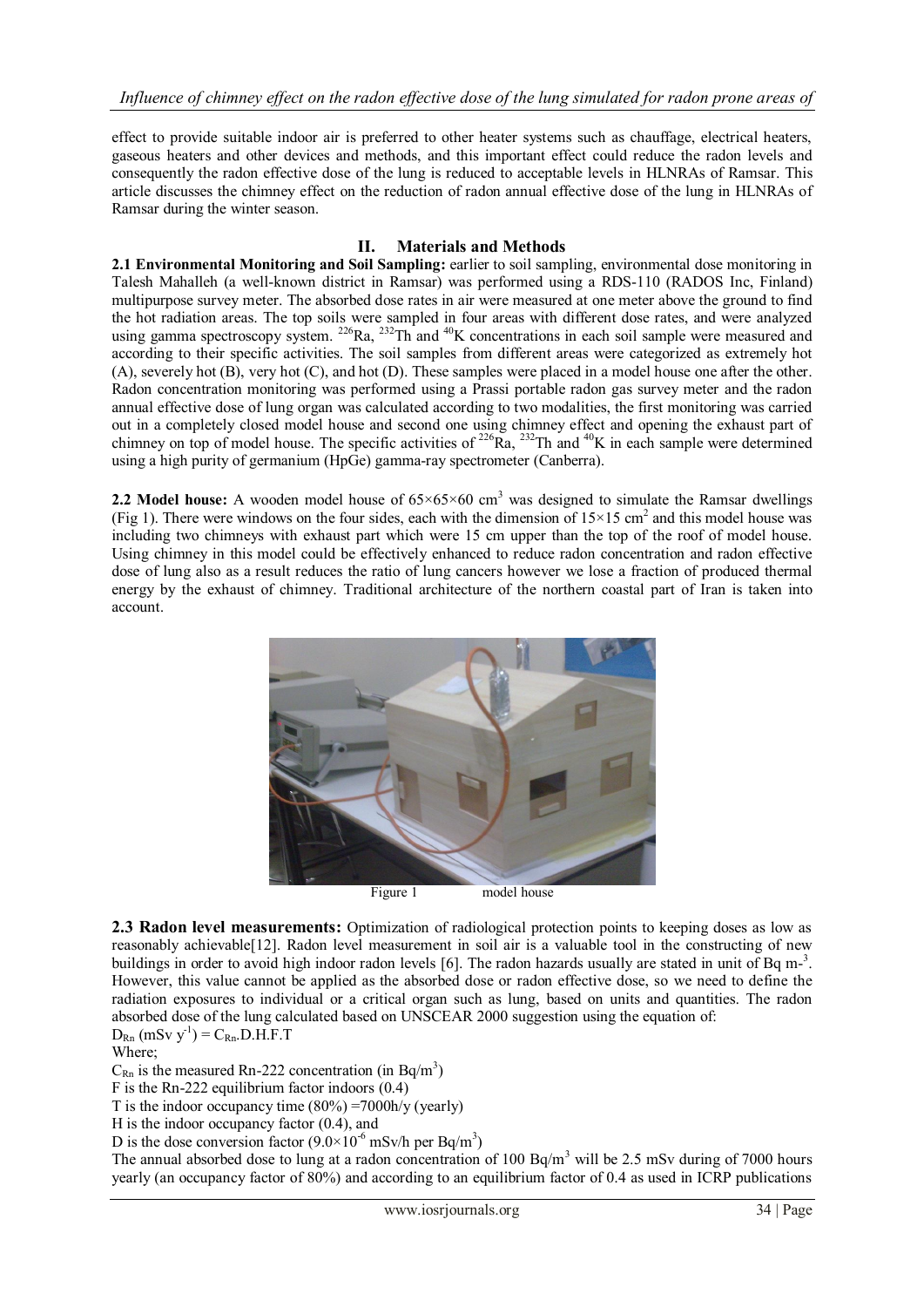[\[13\]](#page-4-3). Having the  $D_{\text{Rn}}$  and using the equation below, the radon effective dose of the lung in using chimney effect in model house was calculated from:

 $H_E$  (mSv y<sup>-1</sup>) =  $D_{Rn}$  . W<sub>R</sub>. W<sub>T</sub>

Where:  $D_{\text{Rn}}$  = Annual absorbed dose

 $W_R$  =Radiation weighting factor for alpha particles 20

 $W_T$  =Tissue weighting factor for the Lung 0.12

The obtained values of annual effective dose were multiplied to a coefficient of  $\frac{1}{4}$  (one season) to obtain the fairly accurate seasonal effective dose of lung organ during the winter season.

#### **III. Results and Discussion**

The average annual effective dose to population through natural radiation is equal to 2.4 mSv  $y<sup>-1</sup>$ . Out of 98% of radiation doses received to human is from natural sources, and 52% of this amount is due to radon inhalation of thoron and radon progenies inside of closed areas such as dwellings and workplaces [\[14\]](#page-4-4), The background radon concentration in the closed lab was measured prior to measuring the radon levels in model house which had an average value of 19.95  $\pm$ 7.78 Bq/m<sup>3</sup> that corresponds the lung effective dose of 1.19 $\pm$  0.46 mSv y<sup>-1</sup> and will be equal to 0.29±0.11mSv per season. Based on soil analysis, the most significant detectable radionuclide element in the collected soil samples was  $^{226}$ Ra. For A samples (extremely hot soil samples), the mean (±SD) seasonal effective dose of the lung inside the model house when the windows and all openings were closed and chimney was turned off, was  $27.75 \pm 2.55$  mSv (Table 1). When the chimney was turned on and the exhaust part on top of roof also was open, the radon effective dose of the lung decreased to  $1.27 \pm 0.23$ mSv (Fig 2). The reason for these value reductions is due to differential temperature between indoor and outdoor air which results to reduce the values at the time of measurement. So when there is a relation between indoor and outdoor air, it can be assumed as the presence of fresher outdoor air inside of dwellings and sending out the lighter warm air including indoor radon to the outdoor space, it can be so effective and useful tool to dilute the indoor radon levels and its benefits will be the reduction of indoor radon hazards especially for the radon related critical organ of the lung. For B samples (severely hot soil samples), the mean (±SD) radon effective dose of the lung when the windows and all openings were closed, was  $2.61 \pm 0.31$  mSv (Table 1). When the chimney was turned on and the exhaust part on top of roof also was open, the effective dose of the lung decreased to 0.40  $\pm 0.05$  mSv (Fig 2).

Moving to C samples, the mean  $(\pm SD)$  radon effective dose of lung when the windows were closed and also chimney was turned off, was  $0.81 \pm 0.15$  mSv (Table 1). When the chimney was turned on and the exhaust part on top of roof also was open, the radon effective dose of the lung decreased to, 0.38± 0.12 mSv (Fig 2). And finally for D samples, the mean  $(\pm SD)$  radon seasonal effective dose of lung when chimney was turned off and all windows were closed was  $0.64 \pm 0.14$  mSv (Table 1). When the chimney was turned on and the exhaust part on top of roof also was open, the radon effective dose of the lung decreased to  $0.34 \pm 0.05$  mSv (Fig 2).



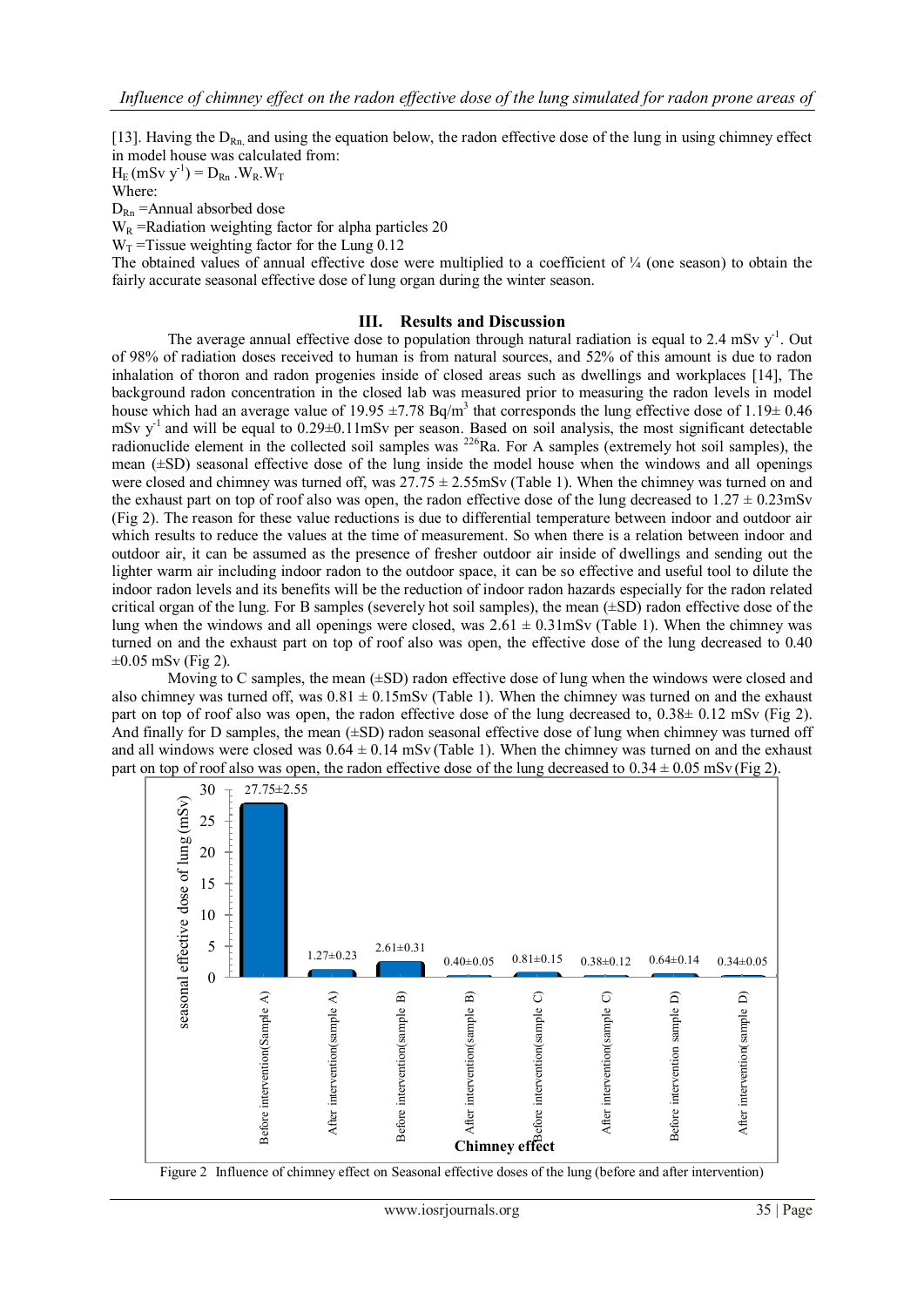|          | Effective dose(mSv) before | Effective dose( $mSv$ ) after |
|----------|----------------------------|-------------------------------|
| Samples  | intervention(chimney off)  | intervention(chimney on)      |
| Sample A | $27.75 \pm 2.55$           | $1.27 \pm 0.23$               |
| Sample B | $2.61 \pm 0.31$            | $0.40 \pm 0.05$               |
| Sample C | $0.81 \pm 0.15$            | $0.38 \pm 0.12$               |
| Sample D | $0.64 \pm 0.14$            | $0.34 \pm 0.05$               |

| Table 1 seasonal effective doses of the lung with different soil samples (before and after intervention). |  |
|-----------------------------------------------------------------------------------------------------------|--|
|                                                                                                           |  |

All the findings which are summarized in the Table 1 are shown the positive effect of chimney interventions on reduction of effective dose of the lung for people of HLNRAs of Ramsar during the winter season which are indicating the note that, using chimney in the dwelling will provide a good indoor air for the cold season. Much the largest radon doses are on the respiratory system, which is to the lung and to the extra-thoracic part of the respiratory tract[\[11\]](#page-4-1). The national cancer institute (NCI) declares, the second most important cause of lung cancer in the United States is radon gas, which is linked with 15,000 to 22,000 lung cancer deaths each year [\[15\]](#page-4-5). WHO recommends a national reference level of 100 Bq m<sup>-3</sup> [\[3\]](#page-3-2) which is equal to the human absorbed dose of 2.5 mSvy<sup>1</sup>. WHO also believes that, if this level of radon concentration cannot be reached under the prevailing country-specific conditions, the value should not exceed 300 Bq/m-<sup>3</sup>. So according to our results, the chimney effect can act as a simple effective method of the reduction of lung effective dose in winter season and can be applied for the HLNRAs of Ramsar. Regarding to W.H.O reports, the main health hazard from high radon exposure is an increased risk of lung cancer [\[16\]](#page-4-6) and as the effective dose is a factor in determining the cancer risk, according to the findings of this study, it can be concluded that for the extremely hot, severely hot, very hot and hot soil samples, chimney effect interventions for the cold season can successfully reduce the radon effective dose of the lung to lower values. This effect was especially high up in the extremely hot soil samples. Regarding to our review on meteorological factor of the Ramsar during the 50 past years, the average of minimum and maximum temperature has been 12.6  $\pm$ 0.79 <sup>0</sup>C and 19.34  $\pm$ 0.66 <sup>0</sup>C respectively, so that the minimum air temperature was related to the cold season and using chimney heaters for the winter season will mitigate the radon level and consequently decreases the effective dose of the lung to lowest values and in result, thus the cancer risk in this region would be reduced to the lowest values possible. One of the disadvantages of this simple technique comparing to some other heating systems such as gaseous or electrical normal heaters is its relatively high cost, and comparing to chauffage system is cheaper, but its benefits is lowering the lung cancer risk which is very important than its cost. Moreover, the people who are living at HLNRAs of Ramsar and its districts can change and renew their previous building heating systems to chimney system to obtain lower seasonal effective dose of lung in winter.

#### **IV. Conclusion**

Chimney effect is one of home freshening factors in which outdoor air enters the house through openings and burned light warm air including indoor radon gas transfers to outdoor through exhaust part of the chimney. In general, ending of this study shows, the chimney effect intervention can not only considerably reduce the radon concentration in radon prone areas of Ramsar but also its consequences are reduction of radon effective dose of lung and finally reduction of lung cancer risks for inhabitants. In this study, the influence of chimney effect on radon concentration and effective dose of lung in cold weather were set and the authors, recommends strongly using of the chimneys to the inhabitants of Ramsar to reduce unwanted indoor radon radiation hazards.

#### **References**

- <span id="page-3-0"></span>[1]. Seftelis, I., et al., Diurnal variation of radon progeny. Journal of Environmental Radioactivity, 2007. **97**(2): p. 116-123.
- <span id="page-3-1"></span>[2]. Kendall, G. and T. Smith, Doses to organs and tissues from radon and its decay products. Journal of Radiological Protection, 2002. 22(4): p. 389.
- <span id="page-3-2"></span>[3]. W.H.O, hand book on indoor radon in Diagnostic measurements for mitigation and post-mitigation. 2009, World Health Organization: France.
- <span id="page-3-3"></span>[4]. Ghiassi-Nejad, M., et al., Very high background radiation areas of Ramsar, Iran: preliminary biological studies. health physics, 2002. **82**(1): p. 87-93.
- <span id="page-3-4"></span>[5]. Sajó-Bohus, L., et al., Environmental gamma and radon dosimetry in Venezuela. Radiation Measurements, 1999. 31(1–6): p. 283- 286.
- <span id="page-3-5"></span>[6]. Jönsson, G., Radon gas — where from and what to do? Radiation Measurements, 1995. 25(1–4): p. 537-546.
- <span id="page-3-6"></span>[7]. Barros-Dios, J.M., et al., Residential Radon Exposure, Histologic Types, and Lung Cancer Risk. A Case–Control Study in Galicia, Spain. Cancer Epidemiology Biomarkers & Prevention, 2012. 21(6): p. 951-958.
- <span id="page-3-7"></span>[8]. Gómez Pozo, B., Spatial epidemiology of lung-cancer mortality: geographical heterogeneity and risk-factors assessment. 2012, University of Newcastle Upon Tyne.
- <span id="page-3-8"></span>[9]. Mortazavi, S., M. Ghiassi Nejad, and M. Beitollahi. Very High Background Radiation Areas (VHBRAs) of Ramsar: Do We Need any Regulations to Protect the Inhabitants. in Proceedings of the 34th midyear meeting, Radiation Safety and ALARA Considerations for the 21st Century, California, USA. 2001.